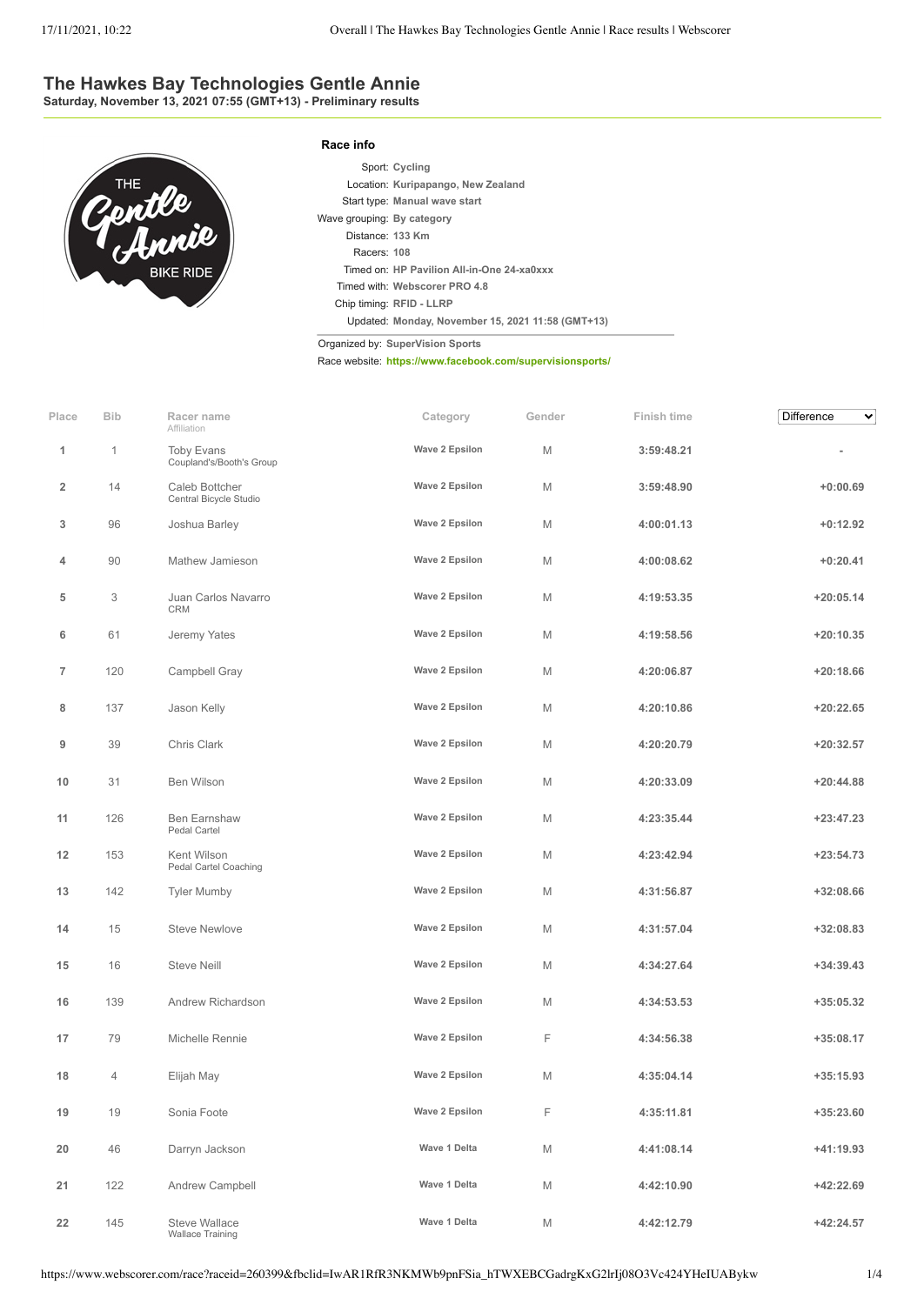## 17/11/2021, 10:22 Overall | The Hawkes Bay Technologies Gentle Annie | Race results | Webscorer

| Place | <b>Bib</b> | Racer name<br>Affiliation                      | Category       | Gender | <b>Finish time</b> | <b>Difference</b><br>$\checkmark$ |
|-------|------------|------------------------------------------------|----------------|--------|--------------------|-----------------------------------|
| 23    | 67         | Yoshi Shinoda<br>Sarbez                        | Wave 1 Delta   | M      | 4:46:20.38         | $+46:32.17$                       |
| 24    | 20         | Paul Koot                                      | Wave 1 Delta   | M      | 4:47:15.30         | +47:27.09                         |
| 25    | 17         | <b>Brendon Trower</b><br><b>Brendon Trower</b> | Wave 2 Epsilon | M      | 4:47:24.08         | +47:35.87                         |
| 26    | 10         | John Mudgway                                   | Wave 2 Epsilon | M      | 4:50:38.74         | $+50:50.53$                       |
| 27    | 123        | Christopher Jarrett                            | Wave 2 Epsilon | M      | 4:51:05.33         | $+51:17.12$                       |
| 28    | 119        | Glenn Kirk                                     | Wave 1 Delta   | M      | 4:52:26.28         | +52:38.07                         |
| 29    | 45         | Ian Morton                                     | Ebike          | M      | 4:53:46.90         | +53:58.69                         |
| 30    | 81         | <b>Steve Orchard</b><br>Steve Orchard          | Wave 1 Delta   | M      | 4:57:29.60         | $+57:41.39$                       |
| 31    | 106        | <b>Steve Strain</b><br>Onslow Cycling          | Wave 1 Delta   | M      | 4:57:35.28         | $+57:47.08$                       |
| 32    | 160        | Alex Greer                                     | Wave 2 Epsilon | M      | 4:58:44.37         | $+58:56.16$                       |
| 33    | 102        | James Buchanan                                 | Wave 2 Epsilon | M      | 4:59:22.43         | $+59:34.22$                       |
| 34    | 125        | Nat Kerwin<br>Pedal Cartel                     | Wave 2 Epsilon | F      | 4:59:52.87         | $+1:00:04.66$                     |
| 35    | 159        | Carl Paton                                     | Wave 2 Epsilon | M      | 5:00:13.32         | $+1:00:25.11$                     |
| 36    | 104        | Erik D'arbois                                  | Wave 2 Epsilon | M      | 5:05:42.87         | $+1:05:54.66$                     |
| 37    | 56         | Craig Forsyth                                  | Wave 2 Epsilon | M      | 5:05:53.28         | $+1:06:05.08$                     |
| 38    | 29         | <b>Matthew Vince</b><br><b>USO</b>             | Wave 1 Delta   | M      | 5:09:35.60         | $+1:09:47.39$                     |
| 39    | 111        | Eddie Kuysten                                  | Wave 1 Delta   | М      | 5:10:04.39         | $+1:10:16.18$                     |
| 40    | 129        | <b>Matthew Walker</b><br>Sarbez                | Wave 1 Delta   | M      | 5:11:05.04         | $+1:11:16.83$                     |
| 41    | 13         | Craig Crombie                                  | Wave 1 Delta   | M      | 5:12:21.42         | $+1:12:33.21$                     |
| 42    | 5          | Leah Barnfield<br>Kelly Sutherland             | Wave 1 Delta   | F      | 5:13:36.45         | $+1:13:48.24$                     |
| 43    | 6          | Kelly Sutherland                               | Wave 1 Delta   | F.     | 5:13:39.56         | $+1:13:51.35$                     |
| 44    | 157        | Neil Mora                                      | Wave 1 Delta   | M      | 5:16:44.20         | $+1:16:55.99$                     |
| 45    | 141        | Warren Mumby                                   | Wave 1 Delta   | M      | 5:20:46.78         | $+1:20:58.56$                     |
| 46    | 53         | John Grimwood                                  | Wave 1 Delta   | M      | 5:21:05.96         | $+1:21:17.75$                     |
| 47    | 22         | Yar Htut<br><b>USO</b>                         | Wave 1 Delta   | M      | 5:24:34.69         | $+1:24:46.48$                     |
| 48    | 38         | Dougal Hamilton                                | Wave 2 Epsilon | M      | 5:25:31.68         | $+1:25:43.47$                     |
| 49    | 44         | Ant Mackenzie                                  | Wave 2 Epsilon | M      | 5:26:26.61         | $+1:26:38.40$                     |
| 50    | 92         | Steve Walshe<br>Sarbez                         | Wave 2 Epsilon | M      | 5:27:48.98         | $+1:28:00.77$                     |
| 51    | 80         | Jenny Sweeny                                   | Wave 1 Delta   | F.     | 5:33:43.10         | $+1:33:54.89$                     |
| 52    | 50         | John Durcan<br>Forestland Wheelers Tokoroa     | Wave 1 Delta   | M      | 5:33:56.99         | $+1:34:08.78$                     |
| 53    | 95         | Dirk Steyn                                     | Wave 2 Epsilon | M      | 5:37:41.27         | $+1:37:53.06$                     |
| 54    | 69         | Grace Marshall                                 | Wave 2 Epsilon | F      | 5:37:44.86         | $+1:37:56.65$                     |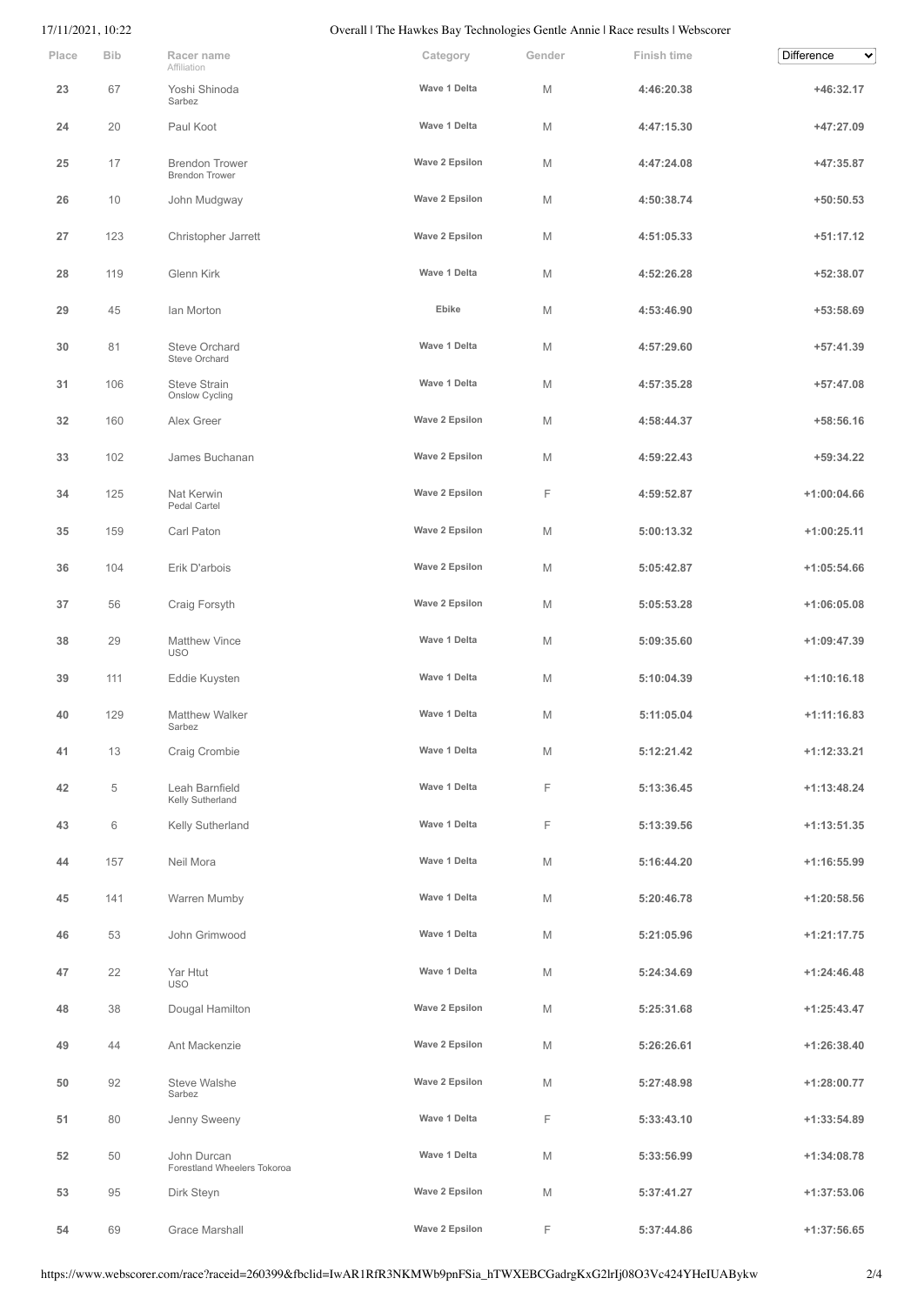## 17/11/2021, 10:22 Overall | The Hawkes Bay Technologies Gentle Annie | Race results | Webscorer

| Place | <b>Bib</b> | Racer name<br>Affiliation                | Category       | Gender | Finish time | <b>Difference</b><br>$\checkmark$ |
|-------|------------|------------------------------------------|----------------|--------|-------------|-----------------------------------|
| 55    | 27         | Neil Baker                               | Wave 1 Delta   | М      | 5:38:08.65  | $+1:38:20.44$                     |
| 56    | 36         | Geoffroy Lamarche                        | Wave 1 Delta   | М      | 5:38:27.51  | +1:38:39.30                       |
| 57    | 105        | Lee Oliver                               | Wave 1 Delta   | M      | 5:38:42.56  | $+1:38:54.36$                     |
| 58    | 134        | Dave Byers<br>Gruppetto                  | Wave 1 Delta   | M      | 5:38:58.57  | $+1:39:10.37$                     |
| 59    | 93         | David Walker<br>Levin                    | Wave 1 Delta   | M      | 5:38:58.64  | $+1:39:10.43$                     |
| 60    | 112        | <b>Chris Ricketts</b>                    | Wave 2 Epsilon | M      | 5:40:49.01  | $+1:41:00.80$                     |
| 61    | 11         | John Lehman                              | Wave 2 Epsilon | M      | 5:41:28.68  | $+1:41:40.47$                     |
| 62    | 51         | Tim Fairgray                             | Wave 2 Epsilon | M      | 5:45:37.46  | $+1:45:49.25$                     |
| 63    | 30         | Vincent Verhelst<br><b>USO Bike Ride</b> | Wave 1 Delta   | M      | 5:46:22.66  | $+1:46:34.45$                     |
| 64    | 37         | <b>Matt Saunders</b><br><b>USO</b>       | Wave 1 Delta   | M      | 5:47:13.36  | $+1:47:25.15$                     |
| 65    | 32         | Joshua Turnbull<br><b>Team Turnbull</b>  | Wave 1 Delta   | M      | 5:47:22.78  | $+1:47:34.56$                     |
| 66    | 94         | Andrew McIntosh                          | Wave 2 Epsilon | M      | 5:47:50.46  | $+1:48:02.25$                     |
| 67    | 35         | Michel Willemsen                         | Wave 1 Delta   | M      | 5:51:23.16  | $+1:51:34.95$                     |
| 68    | 12         | Maurice Brown                            | Wave 1 Delta   | M      | 5:53:23.79  | $+1:53:35.57$                     |
| 69    | 136        | Ross Simmons                             | Wave 2 Epsilon | M      | 5:56:33.11  | $+1:56:44.90$                     |
| 70    | 60         | <b>Matthew Bailey</b>                    | Wave 2 Epsilon | M      | 5:56:33.23  | $+1:56:45.02$                     |
| 71    | 99         | Louise Hales                             | Wave 2 Epsilon | F      | 5:56:33.72  | $+1:56:45.51$                     |
| 72    | 26         | <b>Brett Hooker</b><br>Grupetto          | Wave 2 Epsilon | M      | 6:05:43.76  | $+2:05:55.55$                     |
| 73    | 52         | Gary Saunders                            | Wave 2 Epsilon | M      | 6:05:44.10  | $+2:05:55.89$                     |
| 74    | 18         | Lindsay Hyslop                           | Wave 1 Delta   | M      | 6:09:20.84  | $+2:09:32.63$                     |
| 75    | 97         | Tony McCarthy                            | Wave 1 Delta   | M      | 6:10:06.60  | $+2:10:18.39$                     |
| 76    | 54         | Marisa Schubert<br><b>USO</b>            | Wave 1 Delta   | F      | 6:10:43.27  | $+2:10:55.06$                     |
| 77    | 8          | Steve Hirschberg<br><b>Braveheart</b>    | Wave 1 Delta   | M      | 6:10:49.75  | $+2:11:01.54$                     |
| 78    | 55         | <b>Edward Gilbertson</b><br><b>USO</b>   | Wave 1 Delta   | M      | 6:11:03.80  | $+2:11:15.59$                     |
| 79    | 9          | Cheryl Hirschberg<br><b>Braveheart</b>   | Wave 1 Delta   | F      | 6:11:18.76  | +2:11:30.55                       |
| 80    | 24         | Mathew Rofe                              | Wave 1 Delta   | M      | 6:12:25.88  | $+2:12:37.67$                     |
| 81    | 25         | John Artless                             | Wave 2 Epsilon | M      | 6:26:22.00  | $+2:26:33.79$                     |
| 82    | 34         | Simon Jowett                             | Wave 2 Epsilon | M      | 6:26:46.66  | $+2:26:58.45$                     |
| 83    | 68         | Roy Hughes                               | Wave 1 Delta   | M      | 6:29:40.54  | $+2:29:52.33$                     |
| 84    | 85         | Noel Evans<br>Jennifer Evans             | Wave 2 Epsilon | M      | 6:31:06.66  | $+2:31:18.45$                     |
| 85    | 131        | Martin Finnimore<br>Sarbez               | Wave 2 Epsilon | M      | 6:34:05.81  | $+2:34:17.60$                     |
| 86    | 124        | Peter Anderson<br>Sarbez                 | Wave 2 Epsilon | M      | 6:34:05.82  | $+2:34:17.61$                     |